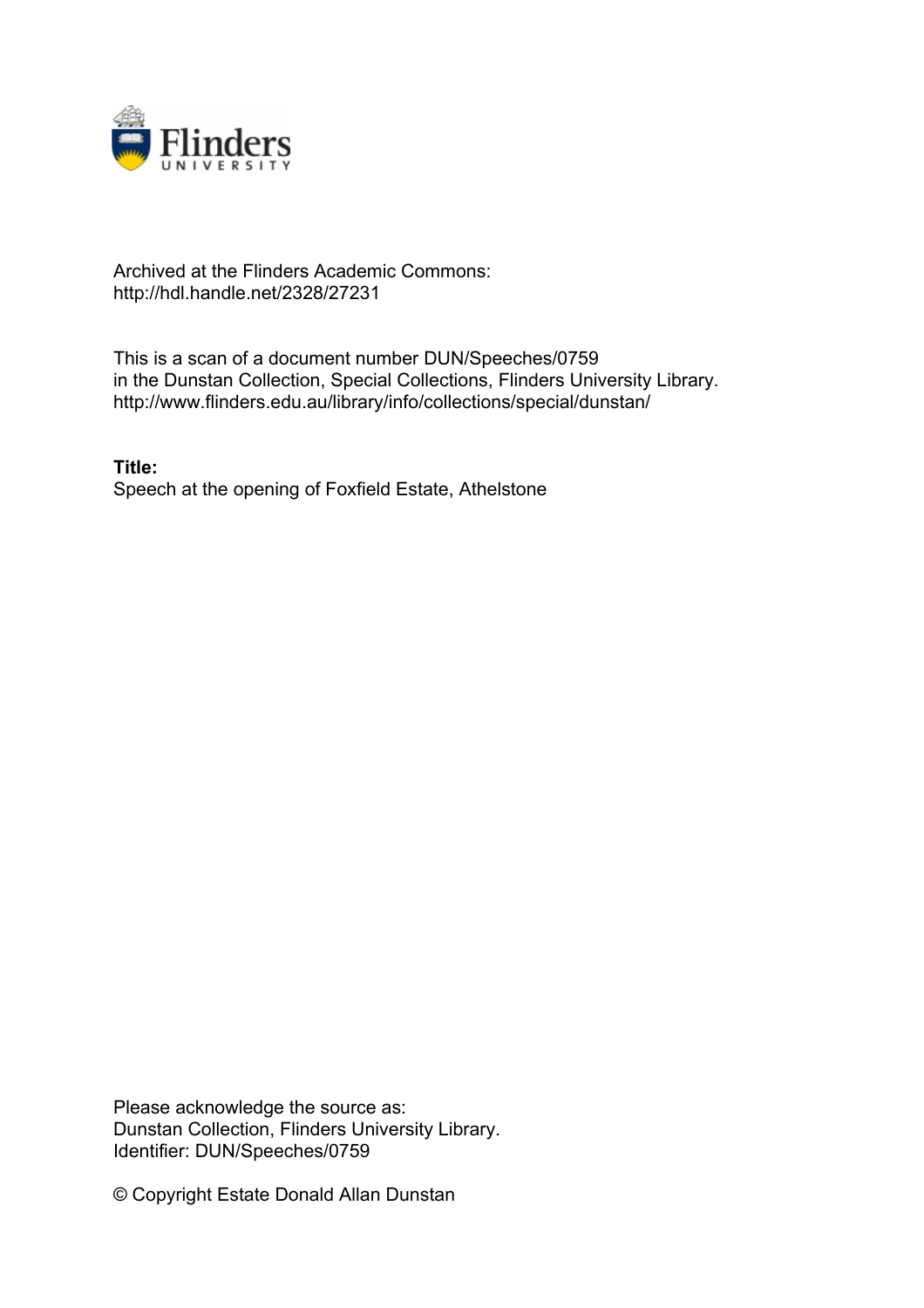## SPEECH BY THE PREMIER (MR. DUNSTAN) AT THE OPENING OF FOXFIELD ESTATE, ATHELSTONE. APRIL 2, 1971.

<sup>4</sup> *H* 

ONE OP THE MOST SIGNIFICANT SOCIAL AND POLITICAL TRENDS OF RECENT YEARS HAS BEEN THE MOUNTING PUBLIC ANXIETY OVER DETERIORATION OF THE ENVIRONMENT. INDEED, THIS CONCERN HAS GROWN AT A RATE ALMOST AS EXPLOSIVE AS THE TECHNOLOGICAL DEVELOPMENTS WHICH ARE ONE OF ITS CAUSES AND WHICH ALSO, PROPERLY HARNESSED, OFFER A SOLUTION TO THE PROBLEMS WHICH PROMPT IT. SOUTH AUSTRALIANS, JUST AS MUCH AS THE CITIZENS OF LOS ANGELES, LONDON AND TOKYO, HAVE MADE CLEAR THAT THEY ARE NO LONGER PREPARED TO TENDER A BLANK CHEQUE TO PAY THE PRICE OF URBAN GROWTH. THE NEEDS OF AN EXPANDING POPULATION IN HOUSING AND SERVICES MUST BE MET BUT NOT IN A WAY WHICH CARRIES IN ITS TRAIN A DEBASEMENT OF COMMUNITY VALUES AND NATURAL BEAUTY. GOVERNMENTS EVERYWHERE MUST TAKE ACCOUNT OF THIS ANXIETY AND ACCEPT THAT THEY HAVE A RESPONSIBILITY TO TRANSLATE IT INTO EFFECTIVE AND PRACTICAL PLANNING PROCEDURES AND CONTROLS.

 $-2-$ 

IN SOUTH AUSTRALIA I BELIEVE WE HAVE BEEN IN THE VANGUARD IN GIVING OFFICIAL RECOGNITION TO THE RIGHT OF OUR CITIZENS TO A HEALTHY COMMUNITY LIFE AND THAT WE HAVE GIVEN, AND ARE GIVING, A LEAD TO THE REST OF AUSTRALIA. THE FOXFIELD ESTATE DEVELOP-MENT, A3 WE CAN SEE TODAY, IS EVIDENCE THAT YOU TOO, MR. HICKIN30THAM, MLE AWARE OF THE NEED FOR PARTICIPATION BY PRIVATE DEVELOPERS AND THAT YOU ARE PREPARED TO MEET THESE NSW DEMANDS. SUCCESSFUL PLANNING OF ANY NEW MAJOR HOUSING DEVELOPMENT MUST REST ON TWO BASES: ACCEPTANCE THAT WE MUST PREVENT FURTHER EROSION OF NATURAL ASSETS AND ACCEPTANCE THAT PLANNING IS FOR A COMMUNITY OF PEOPLE WHOSE MEMBERS SHOULD BE ABLE TO PLAY AN EFFECTIVE AND MEANINGFUL PART IN ITS ACTIVITIES.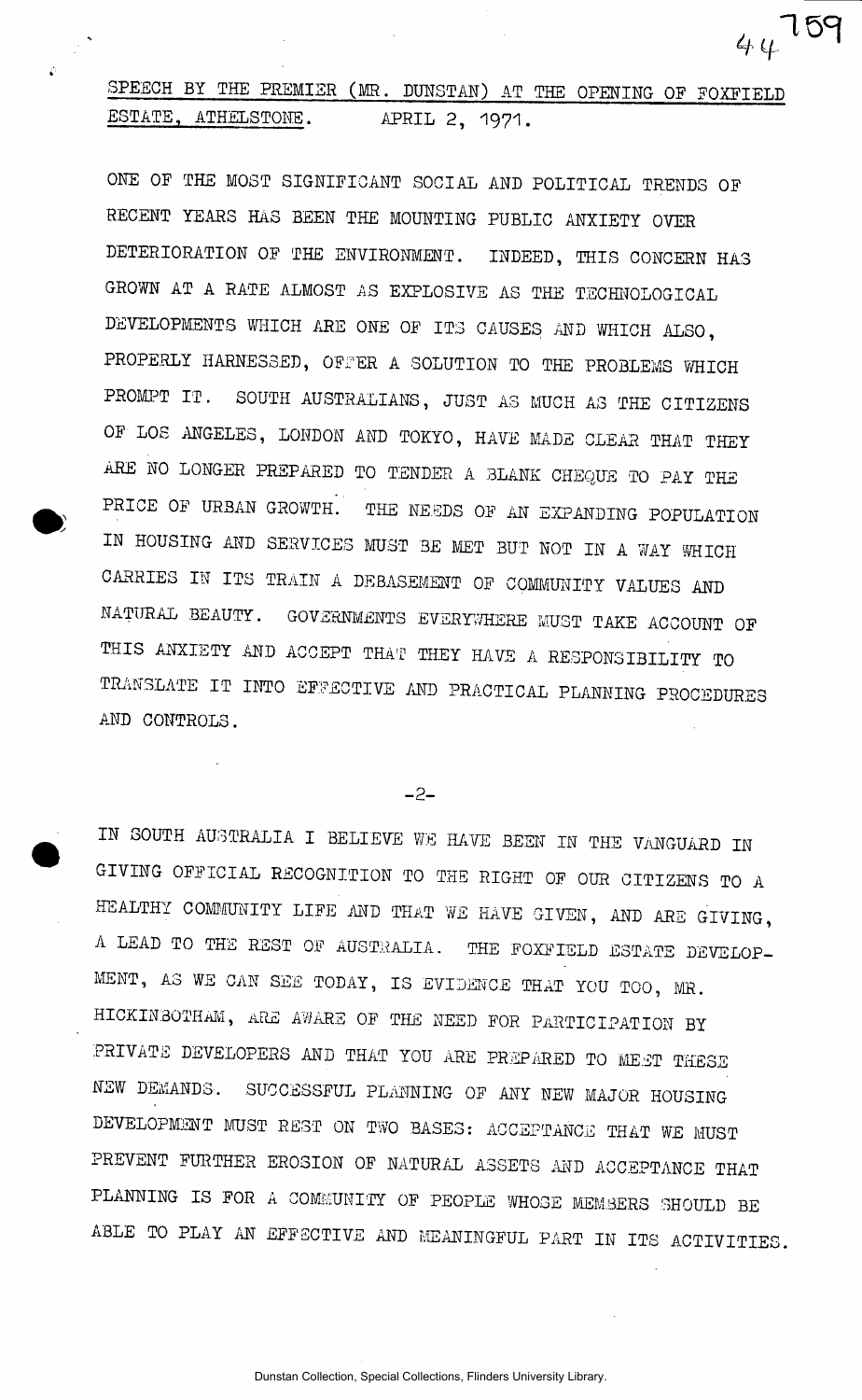TOO OFTEN WE HAVE SEEN HOUSES JUST SET DOWN IN AN AREA WHICH .HAS BEEN SELECTED FOR SUBDIVISION MERELY. BECAUSE THE LAND IS ' CHEAP, REGARDLESS OF ENVIRONMENTAL CONSIDERATIONS AND THE OVERALL COMMUNITY COSTS INCURRED IN PROVIDING THE NECESSARY SCHOOLS, TRANSPORT, WATER AND SEWERAGE SERVICES AND SO ON. TOO FREQUENTLY FACILITIES ARE NOT PROVIDED FOR CHILDREN TO PLAY SAFELY, HOUSEWIVES MUST TRAVEL MILES TO THE NEAREST SHOPPING CENTRE AND, WORSE STILL, THE EVOLVEMENT OF ANY SENSE OF COMMUNITY COMES ABOUT DESPITE THE EFFORTS OF DEVELOPERS RATHER THAN BECAUSE OF THEM. THOUSANDS OF PEOPLE BECOME MAROONED IN A DUSTY, TREELESS EXPANSE ISOLATED FROM ANY FOCUS FOR A NEW COMMUNITY WITH CONSEQUENCES THAT ARE DISTURBING AND DAMAGING. COMPREHENSIVE PLANNING, THEREFORE, IS ESSENTIAL BY PRIVATE AND PUBLIC DEVELOPERS IF NEW PROJECTS ARE TO PROVIDE A MORE EFFICIENT aND ACCEPTABLE PATTERN OF LIVING.

 $-3-$ 

 $\epsilon$ 

 $-4-$ 

THERE IS NO DOUBT THAT, AS A RESULT OF OUR RAPIDLY EXPANDED KNOWLEDGE OF WAYS OF OVERCOMING URBAN AND SUBURBAN BLIGHT, THAT WE CAN DO IT. THERE IS NO DOUBT THAT WE MUST DO IT. INTELLIGENT FORWARD PLANNING — AND IT'S NECESSARY ON A NATIONAL AS WELL AS A STATE AND LOCAL LEVEL WITH COMMONWEALTH GOVERNMENT PARTICIPATION -- CAN BE A GREAT LIBERATING INFLUENCE ON THE PATTERN OF AUSTRIAN DEVELOPMENT AND HALTING URBAN DECAY. THERE'S NO REASON WHY WE CANNOT PROVIDE THE MACHINERY THROUGH WHICH A NEW GENERATION OF LANDSCAPE PLANNERS WITH THE VISION OF A CAPABILITY BROWN OR INIGO JONES CAN FLOURISH. PLANNING OF THIS NATURE PROVIDES THE NECESSARY OVERVIEW REQUIRED BY MODERN SOCIETIES.

Dunstan Collection, Special Collections, Flinders University Library.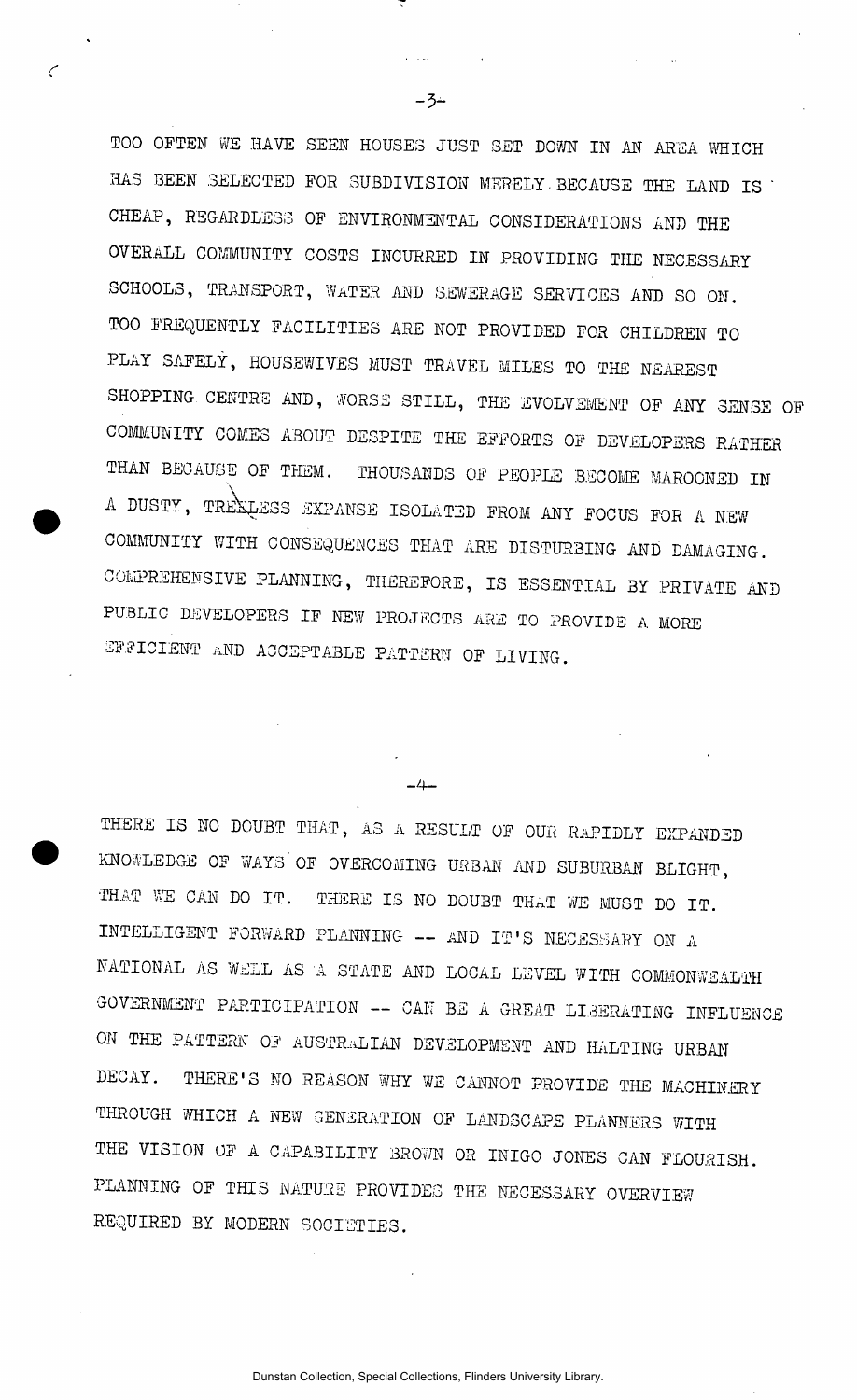THERE IS ONE OTHER IREA OF BUILDING AND CONSTRUCTION IN WHICH IT HAS BEEN DEMONSTRATED THAT GOVERNMENT ACTION IS NECESSARY TO PROTECT THE INDUSTRY ITSELF AND ITS CUSTOMERS. THIS IS THE NEED FOR COMPREHENSIVE, WELL REGULATED SYSTEM OF BUILDERS' LICENSING. THE NEED FOR THIS HAS BEEN GENERALLY ACCEPTED BY THE SOUTH AUSTRALIAN INDUSTRY BEFORE AND SINCE THE PASSAGE OF THE 1967 ACT. A LICENSING SYSTEM WILL PROVIDE HOME BUYERS WITH INCREASED SAFEGUARDS AGAINST FINANCIAL FAILURE BY SMALL SPECULATIVE BUILDERS WHICH HAVE, IN THE PAST, RESULTED IN THE BUYER BEING WITHOUT EFFECTIVE REDRESS, WITHOUT SAVINGS AND WITHOUT A HOME. IT WILL PROVIDE PROTECTION AGAINST JERRY-BUILT HOUSES IN WHICH CRACKS APPEAR BEFORE THE REPAYMENT IS MADE AND IT WILL GIVE THE VAST MAJORITY OF CONSCIENTIOUS BUILDERS OF REPUTE THE OPPORTUNITY TO PROMOTE HIGH STANDARDS.

 $-6-$ 

AMENDMENTS TO THE LCT NOW BEFORE PARLIAMENT AND CHANGES TO THE PROPOSED REGULATIONS HAVE DEALT WITH THE OBJECTIONS WHICH HAVE BEEN RAISED TO SOME OF THE PARTICULARS IN THE DRAFT SCHEME. IN PARTICULAR, IT WILL BE POSSIBLE FOR A DIRECTOR OF A COMPANY EITHER TO TAKE A FULL BUILDER'S LICENCE IN HIS OWN NAME IN ASSOCIATION WITH THE COMPANY OR TO TAKE A MANAGER'S LICENCE WHICH HE WILL NOT BE ABLE TO USE APART FROM THE COMPANY. IN RETURN THE BUILDERS LICENSING BOARD WILL NOT SEEK FINANCIAL DETAILS FROM HIM'IN RELATION TO HIS PERSONAL ASSETS. MUCH NONSENSE HAS SEEN TALKED ABOUT THE INCREASED COSTS IT IS CLAIMED WILL RESULT FROM A LICENSING SYSTEM.

 $-5-$